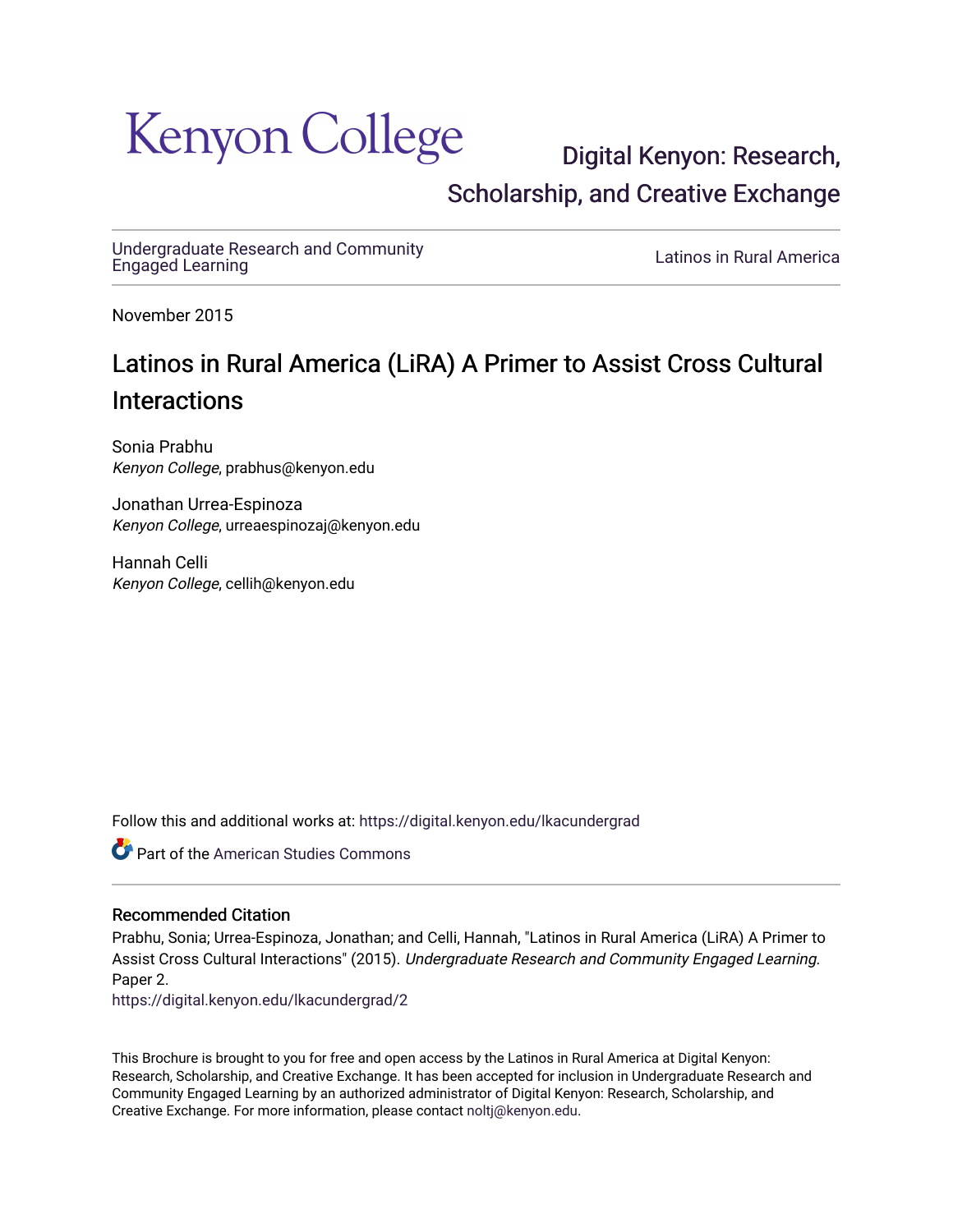#### **Defining Values for Latinos in Rural Ohio:**

Family: Devotion to the 'familia' or "family unit", a tight knit unit that includes extended family.

Language: Preserving Spanish, their native language.

Education: Receiving an education as a means to a better life.

Tradition: Celebrating through 'Fiestas' and holidays.

Food: Sharing food and 'la sobremesa' or 'table-talk' after meals.

#### **What Are Important Social Centers for Latinos in Knox County?**

Spanish Mass: Mount Vernon's Saint Vincent De Paul Catholic Church offers Spanish Mass is offered the last Sunday of every month.

The Harvest Crew: Glen Hill Orchard Farms is almost exclusively comprised of Latinos.



Glen Hill Orchard Farm

Mount Vernon Restaurant Fiesta Mexicana: Fiesta Mexicana closes to the public several times a year to celebrate holidays and foster a sense of community among local Latinos.

Kenyon College: Kenyon College supports the scholarship and teaching activities of Latino professors. Adelante is a Kenyon student organization comprised of Bilingual students willing to assist families and institutions in Knox County with Spanish-English & English-Spanish translation (adelante@kenyon.edu).

#### Salvation Army SAT Prep Courses:

Students from Kenyon College are offering SAT-prep courses geared towards bilingual students, taught in Spanish and English. The courses are held at the Salvation Army in Mount Vernon on Wednesdays and Fridays from  $4:30 \text{ pm} - 5:30 \text{ pm}$ .

#### **Challenges for Latinos in Knox County:**

Language Barriers: Difficulty speaking English may inhibit success in schools, businesses, and agencies. Students from Spanish-speaking households may face difficulty pursuing higher education due to a lack of bilingual SAT and ACT materials, and Eurocentric curricula.

Limited Cultural Understanding: Some Latinos feel isolated and find it difficult to engage with non-Latinos who do not understand their customs.

#### **How Can You Better Engage With Latinos?**

Utilize Spanish: Latinos appreciate when others try to speak Spanish, even those not fluent in the language.

#### Learn Communication and Norms:

Formal Greeting: Latinos use *señor* (Mr.) and *señora* (Mrs.), plus the family name. Handshakes are often used at the beginning and end of an encounter.

Informal Greeting: Kissing between women and hugging (*"abrazo")* among men is common once a strong relationship forms.

#### **How Can Schools Better Accommodate Latino Students?**

Create translated flyers and bilingual materials for Spanish-speaking parents and students, incorporate works by Latino/a scholars into curricula, host ACT/SAT information sessions, and celebrate Spanish Heritage Month.



Daughter of a Puerto-Rican resident of Knox County